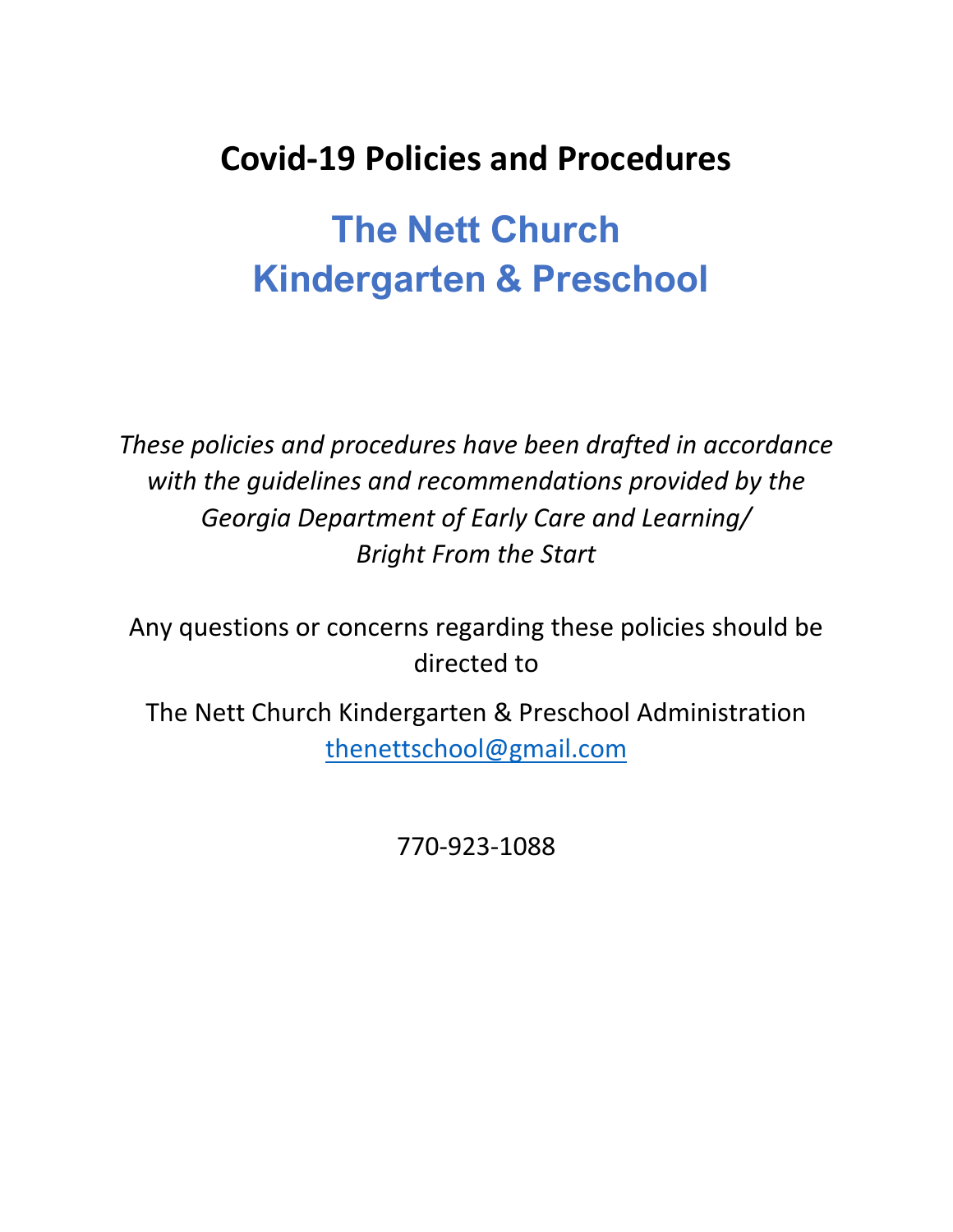**The following Procedures and Policies are either standard practice at The Nett Church Kindergarten and Preschool (The Nett School) or have been added due to the COVID-19 Pandemic.** *\*When a policy or procedure listed below differs from the Parent Handbook in any way, the temporary policies in place due to COVID-19 override any previous policy.\**

#### **COVID-19 Policies & Procedures Effective August 2021**

#### **The Nett School Teachers & Classroom Interaction**

Your child's teacher will not be socially distanced from him/her. While we will make every effort to keep a safe distance between persons, our teachers cannot adequately teach, care for and attend to our student's needs at a six foot distance. Your student's class will become a group that will practice healthy hygiene and be together throughout each school day.

Teachers will not come to school sick and will have health screenings completed each day upon arrival.

Teachers will be given the option of wearing face shields or masks while working in close proximity with individual students. While teachers will not be required to wear face shields or masks while working with a large group in their primary assigned classroom, they may choose to wear them at any time throughout the day.

When a teacher may need to interact with any other class or teachers in our program, it will be recommended that they wear masks/face shields or be socially distanced from students, teachers and staff.

Your student will be limited to contact with his/her class for most school activities within the building.

**At The Nett School, we feel it is important for our students to be able to see expression and our lips and mouths as students learn language. Expression also helps students to process feelings. We also want to be very careful that your students are not scared of the masks/face shields, and that the face shields or masks do not interfere with our ability to comfort and love students within our reach. We will balance what is best for each age group, explain what we wear to students and make wearing masks and face shields fun when it is necessary to wear one.** 

#### **Outside the Classroom**

Chapel will take place in the Chapel Building. All classes will be socially distanced from other classes. If teachers are unable to maintain social distance, they will wear a face shield or mask.

Classes will visit the playground one at a time for playground time.

All students will wash hands or use hand sanitizer when returning to class.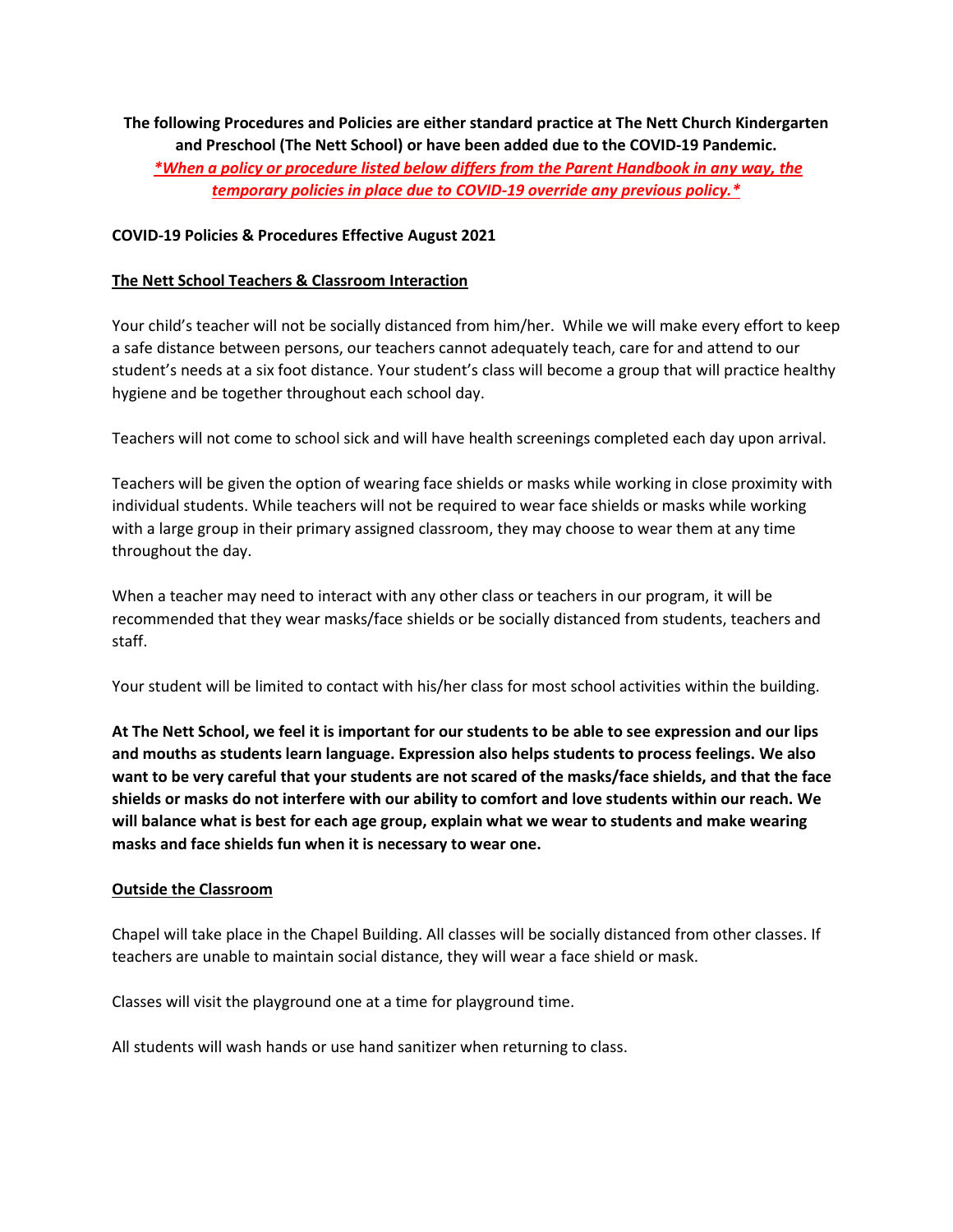Our music teacher will disinfect any toys used between each class. If younger classes need to sit down on the floor for an activity, the floor will be disinfected before and after each class.

Spanish Class for Pre K and Kindergarten students will require that all students use their own personal supplies and will not share supplies. If any items must be shared among other classes, they will be disinfected before being used by another class.

### **Student Masks**

The wearing of masks for our students ages three and over is optional however, students in our two year old classes are not allowed to wear masks as this is not recommended by health professionals. Masks should be provided by parents if they desire their child to wear one.

We realize that wearing a mask is a new life skill and many students have learned to wear masks during the last few months. We also recognize that preschool students do not always leave masks in place and may constantly be touching them which defeats the purpose of wearing a mask. Therefore, if you know your student is able to leave his/her mask in place and will wear it, you may allow your student to wear his/her mask. However, if your student is not able to leave his/her mask in place without constantly touching it or playing with it, we encourage you to work on this at home with your student so that he/she is successful wearing a mask if it is your desire for him/her to wear a mask while at school except for when eating or drinking. Should you choose for your student to wear a mask, we ask that you wash your student's mask daily or send your student to school wearing a clean disposable mask daily.

If a student removes their mask during the day, we will remind them to keep it on but will be unable to adjust or replace the mask on them as doing so would require touching their face. If they remove their mask, it will be placed in their book bag to be sent home.

# **Classroom Toys & Surfaces**

All toys are washed and disinfected before they pass to any other classroom or group of students or are returned to our resource areas.

All materials such as baby doll clothes and dress up clothes will be washed before being used in any other classroom or with another group of students.

Any toy put into a child's mouth will be put into a "soiled toy" bin and washed and disinfected before being returned to classroom use or used by another student.

All tables are disinfected before and after lunch. All commonly touched surfaces such as light switches, sink handles and chairs are disinfected daily.

Floors and classroom mats are cleaned with disinfectant daily.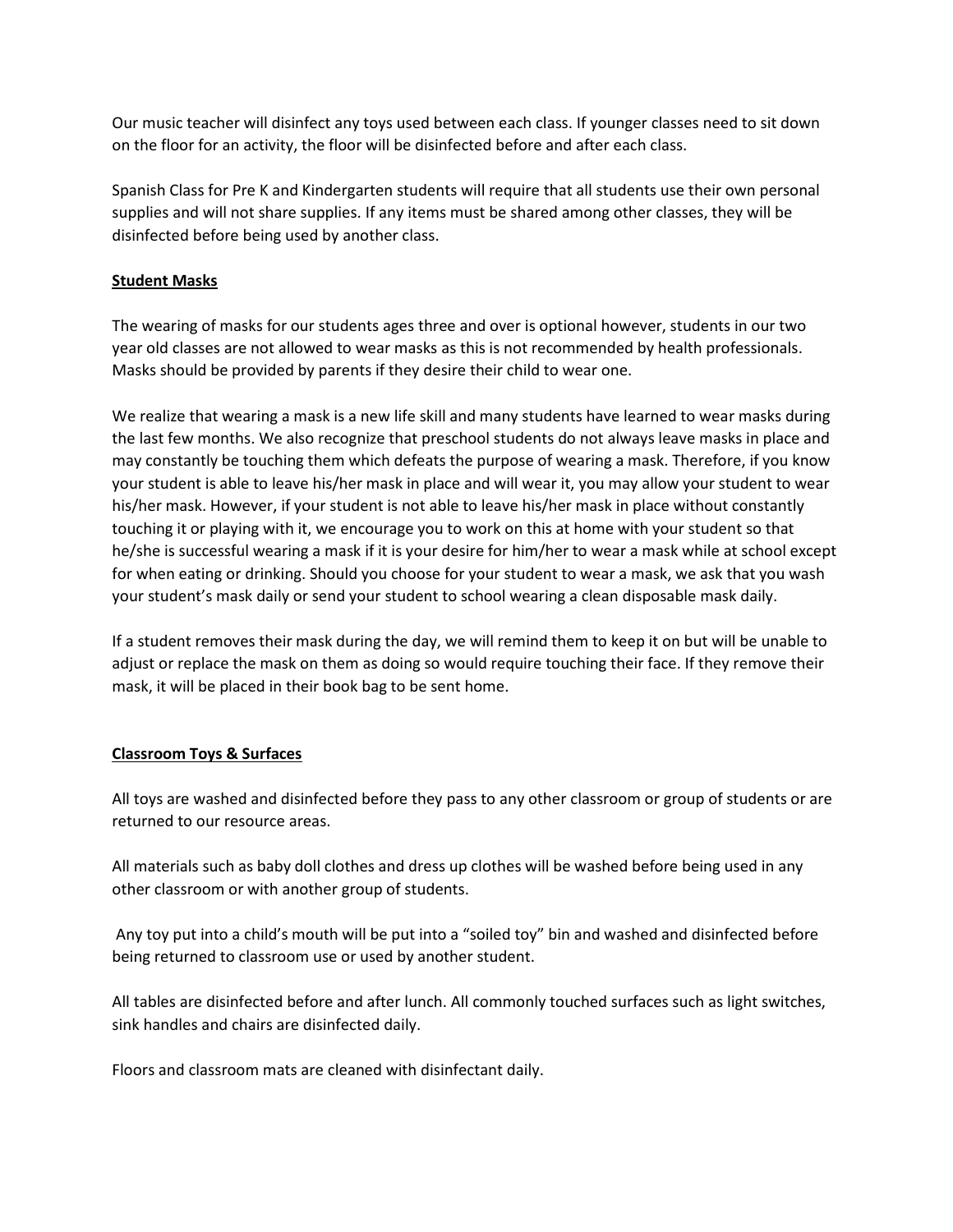Commonly used items for students such as scissors, watercolors, etc. will be placed in a container for each student so that each student only uses his/her school supplies. If there is ever a case where supplies, brushes, or materials need to be shared, they will be disinfected after use.

#### **Handwashing**

Students wash hands with soap and water when they arrive to school each day, before and after lunch, after using the toilet, and before carpool each afternoon using proper hand washing technique. *\*Please practice this at home in advance to help us expedite the learning process.\**

Hand Sanitizer may also be used throughout the day.

#### **Food (Does not include student lunches)**

Any food sent to school must be prepackaged with a label and sealed completely. This includes birthday treats.

Homemade baked goods or items prepared at home will not be allowed to be given to other students.

Any items such as whole apples or pumpkins that a teacher may request for a learning activity or special project will be washed by the teacher.

#### **Library Books**

Book Bag books checked out from our Media Center will not be returned to circulation to be checked out again by another student until they have been out of circulation for a minimum of 10 days after being returned to school. Books are only available for check out to our Pre K and Kindergarten classes.

#### **Special Programs**

Special Programs will still take place, but they may be offered in a different format.

At this time we are not sure exactly what format we will use, but we will use proper protocols and guidelines in providing the program in a safe and fun way. As each program comes up, we will communicate to you what we plan to do to proceed in the spirit of that program to help teach the students and make it fun.

In the event that we host special programs in a face to face format, all appropriate and current health protocols for gatherings will be followed.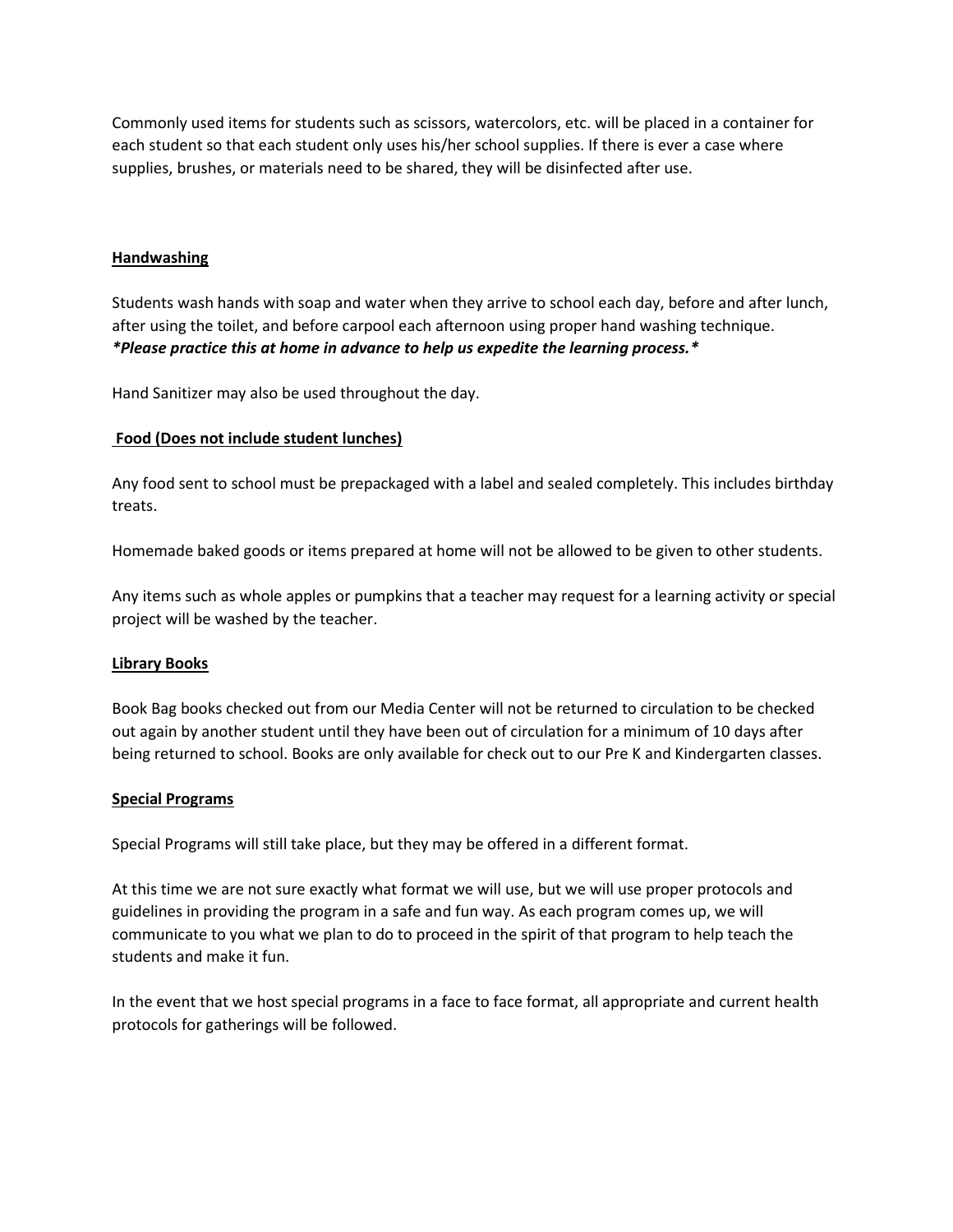#### **Health Screenings**

The most important thing we can do to keep our school free from sickness is for sick students and staff to stay at home. This has always been our school wide policy, current health guidelines now requires programs to have a health screening to ensure students arriving to school are not sick.

In order to comply with this policy and the recommendations of all health agencies, we will require that you *conduct the following daily health screen at home prior to coming to school:*

> **1.Do you or do any of the children you are dropping off have a fever (100.4 or higher), cough, shortness of breath, difficulty breathing, other respiratory symptoms, or at least two of the following symptoms: chills, repeated shaking with chills, muscle pain, headache, sore throat, or new loss of taste or smell?**

**2.Have you or any of the children you are dropping off: \*Had any of these symptoms since last time you were last here? \*Been in contact with anyone with these symptoms since the last time you were here? \*Potentially been exposed to COVID-19 or have reason to believe you/they have COVID-19?**

If your child has been ill for any reason and has not been at school, *they must be fever free for a minimum of 24 hours (1 day) without the use of medication to return to school.*

If your student has a runny nose, cough, or other symptoms he/she will not be able to attend. *For students who have on-going medical issues that may result in symptoms that are not contagious (such as a clear runny nose due to allergies or coughing due to asthma), you will need to contact your child's doctor for documentation explaining that your child's medical condition results in symptoms that are safe for school.* 

# **Classroom Visitors**

Classroom Visitors will be limited to therapists, case workers, visitors necessary for the health of students, or volunteers leading or assisting with programs.

Parents may be invited to participate in classroom activities and events from time to time and guidelines for these visits will be outlined prior to the visit based on current health recommendations.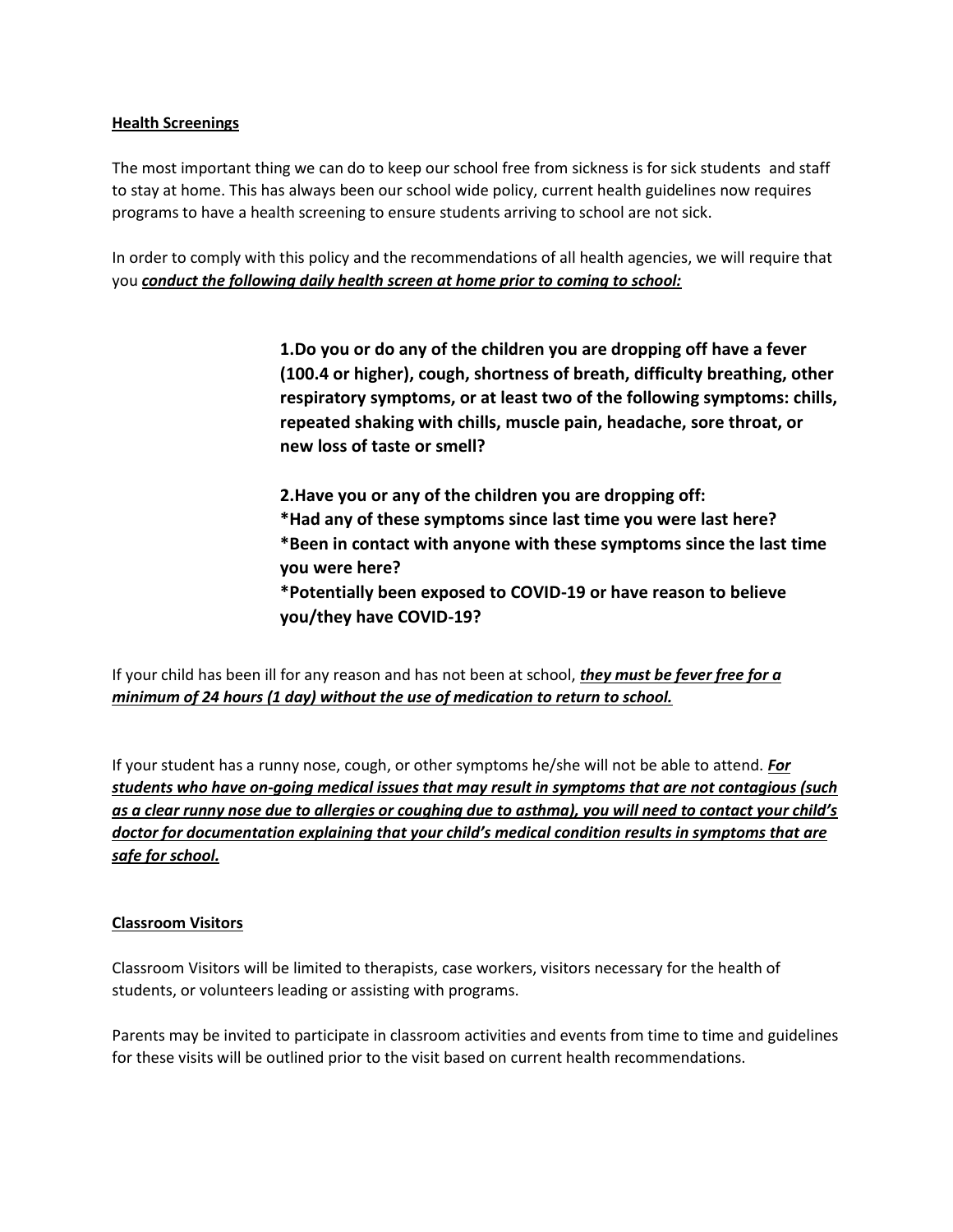*Our school wide visitor policy will be revisited often, and we will make every effort to plan programs with parents in mind. The Nett School loves parents and families, and we want to be able to welcome all parents on site when possible.* 

#### **Afternoon Carpool**

In the afternoon, students will wash their hands or use hand sanitizer before carpool.

Students in will be dismissed from their classrooms into the hallway to meet the team helping with carpool. We will keep student groups socially distanced during carpool.

Carpool will start at 12:45 pm each day and may take longer at the beginning of the year as we become more efficient with the new procedure.

Parents must be in line no later than 1:00 pm each day.

## **Parents may not walk up and get students. All parents must use carpool to reduce contact.**

#### **Checking a Student Out Early**

If it is necessary for your child to leave school early, they must be checked out by 12:00 pm to avoid interference with afternoon carpool and to comply with social distancing measures.

If you know that you are planning to check your student out early, please send in a note in your child's folder or call the school office so that we can prepare your student to check out early.

If there is an emergency situation and you must come to pick up your child early, please try to call us if possible. If you are unable to call, please ring the video doorbell and stand within view of the camera so that we can see you and speak with you.

#### **Sickness at School**

If a student gets sick at school, he/she will be quarantined from other students immediately and the parent will be contacted for pick up. **The student will need to be fever free and symptom free for 24 hours without the use of medication to be able to return to school.** *\*See school wide policy for returning to school in our Parent Handbook\**

# **COVID-19 Financial Impact & School Closures**

If a student or family member is diagnosed with COVID-19, the parent or guardian should contact the School Director or Administrator immediately so that the classroom and all items such as toys and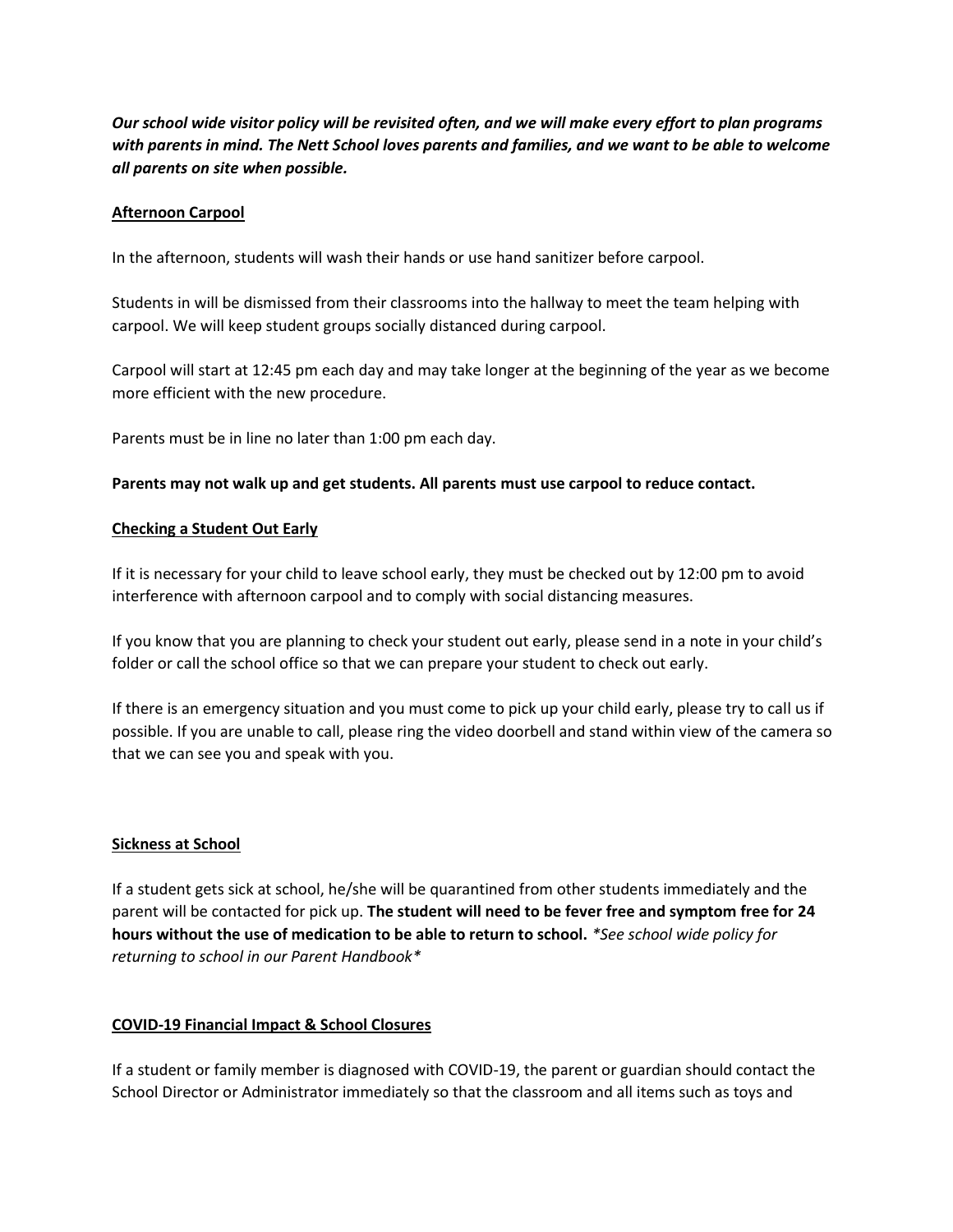learning aids can be disinfected immediately. **A health alert** will be sent home to any classrooms who have be in contact with an infected student.

**If a student is diagnosed and tests positive for COVID-19**, his/her parent should immediately notify the School Director or Administrator**. A health alert** will be sent home, and students in that class will need to quarantine for 10 days. The Nett School will provide learning packets and/or digital resources for learning at home. *A refund will not be issued for an initial time period whether time is missed due to school closing due to quarantine, inclement weather etc.* 

If a student in the same classroom is diagnosed with COVID-19, and a second 10 day quarantine period is required, The Nett School will issue a prorated credit for the 2 week period based on the number of days the student attends during a 2 week period (10 days for 5 day per week students, 6 days for 3 day per week students).

**If a family member living with a student is diagnosed with COVID-19**, the school director should be notified. The student in close contact with the family member should be quarantined for 10 days before returning to school. Should the student be diagnosed with COVID-19, the parent should notify The Nett School. In this case, The Nett School will notify parents that a student's family member has been diagnosed with COVID-19. However, the classroom will not be shut down unless a student or teacher in the classroom has been diagnosed.

**The Nett School expects each family to act responsibly and communicate with our administrators and quarantine any student who has been exposed to someone who is diagnosed with COVID-19 for the safety of all students.** 

The Nett School reserves the right to close for up to 2 weeks without issuing a refund to parents. Closure may be school wide or select classrooms.

Two weeks of unit based curriculum for each age group will be prepared and will be made available if The Nett School closes the school building or your student's classroom.

Should a student in our program be diagnosed with COVID19, The Nett School will close the classroom or surrounding classrooms for a period of time for additional cleaning measures or to encourage quarantining.

**If The Nett School closes your student's classroom because of exposure at school** for longer than 2 weeks total during a school year, you will be issued a partial credit based on your students overall daily rate based on the total number of days in the school year not in the actual month he/she attends because tuition is divided into equal monthly payments for the entire school year.

**If your child needs to quarantine because of exposure outside of school**, and The Nett School does not initiate closure, tuition will still be due to maintain your child's spot in our program. However, we will give you access to learning packets and/or digital resources during your quarantine since you will be paying tuition during this time.